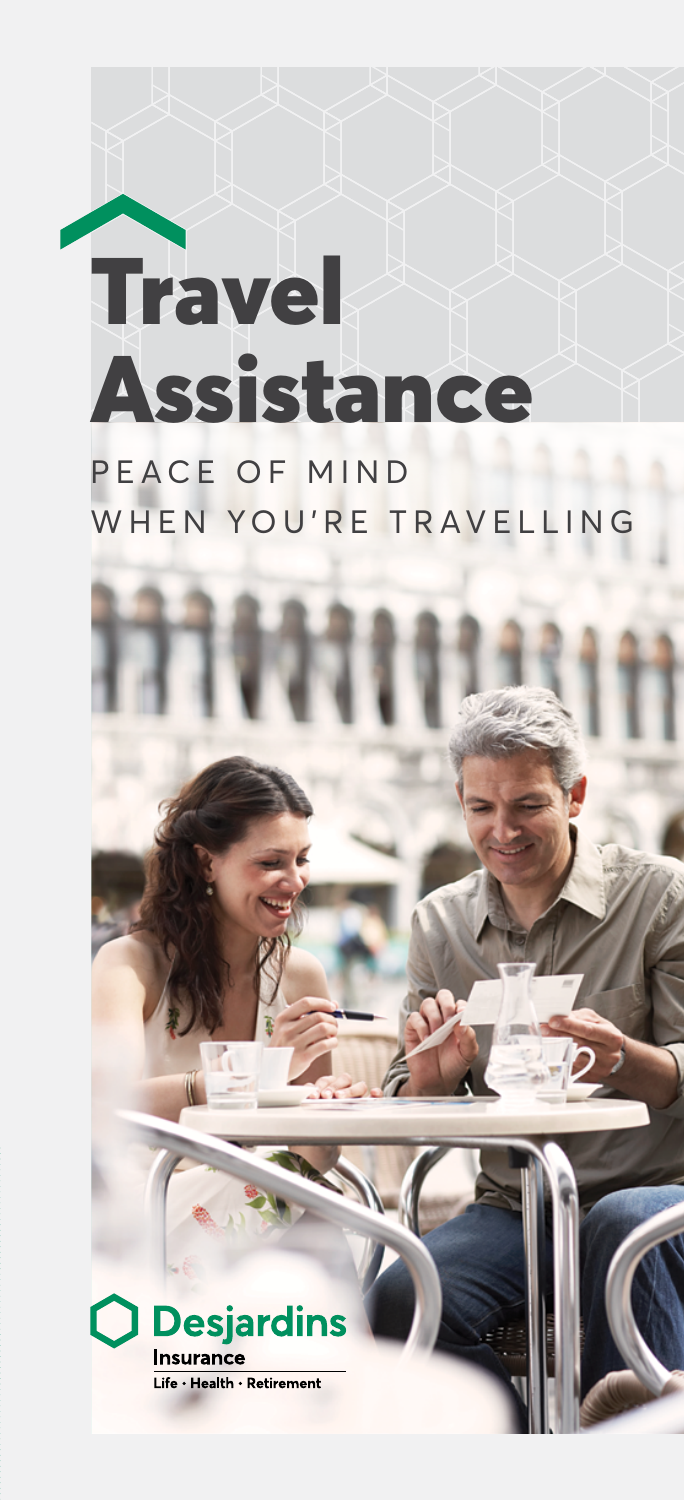# Rest assured

**Planning a trip? Our Travel Assistance service is an essential part of your travel insurance, and it's available to you anywhere in the world, 24/7. Anyone who is insured under our extended healthcare benefit and under government health and hospital insurance plans is covered, as long as their health is stable prior to their departure and the trip does not exceed the maximum period specified in your plan.**

# We're there for you

- 24-hour toll-free telephone assistance
- Referral to doctors or healthcare facilities
- Assistance with hospital admission
- Cash advances to the hospital when required
- Repatriation of the insured person to their city of residence as soon as their health permits
- Arrangements in the event of death
- Repatriation of the insured person's children if the insured person cannot be moved
- Delivery of medical assistance and drugs to an insured person who is too far from healthcare facilities to be transported there
- Arrangements to bring a member of the immediate family to the insured person's bedside if the insured person has to be hospitalized for seven consecutive days or more\* and the attending doctor orders the visit
- Help obtaining temporary papers so the insured person can resume their trip if their travel documents are lost or stolen
- Referral to a lawyer if legal problems arise
- Translation services for emergency calls
- Transmission of urgent messages to close friends or family in case of emergency
- Information prior to departure concerning passports, visas and vaccinations required in the country being visited (the Government of Canada's website, **[travel.gc.ca](http://travel.gc.ca)**, also has useful advice and information, including travel advisories and warnings you should check before you book your trip and again before you leave)

\* Or as specified in your plan This brochure is for information purposes only. The insurance policy will be the reference document for settling legal issues.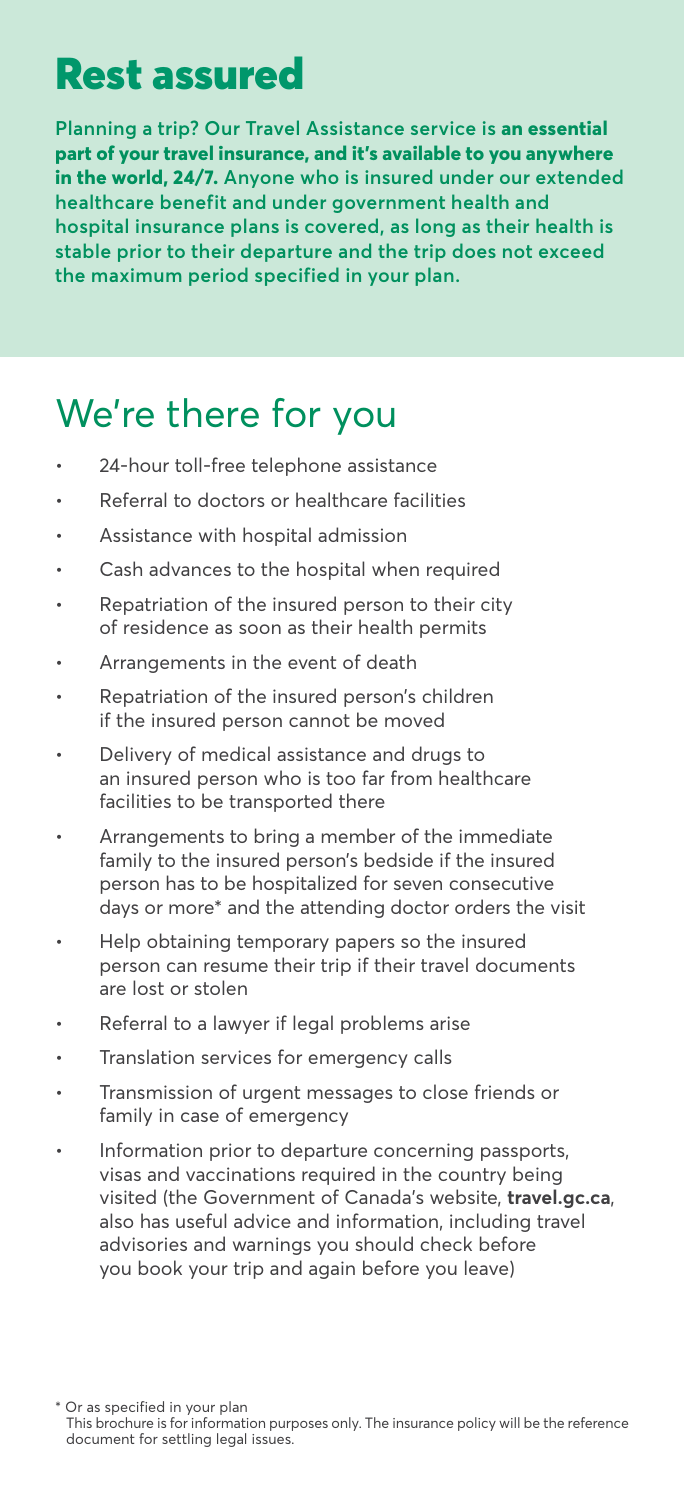

## Just a phone call away

**In the event of a medical emergency, you or the healthcare provider must contact our call centre immediately. The Travel Assistance service is available 24 hours a day, 7 days a week.**

**This comprehensive and exclusive program offers on-the-spot medical and personal assistance worldwide in many languages.**



#### Download the Desjardins Travel Solution mobile app!

Available in iOS<sup>®</sup> and Android<sup>™</sup>.

© iOS is a trademark of Apple Inc., registered in the U.S. and other countries. ™ Android is a trademark of Google Inc.

## Don't forget your Travel Assistance card

When you call, you will be asked for proof of your coverage under the Travel Assistance program. **Using your insurance certificate as reference, complete the card below.** Keep the card with you so you'll have the Travel Assistance telephone numbers handy at all times.

| Detach along the dotted line. |  |  |  |
|-------------------------------|--|--|--|
|-------------------------------|--|--|--|

| <b>Travel Assistance card</b> |
|-------------------------------|
|-------------------------------|

| Name of<br>insured employee: _                              |                        |
|-------------------------------------------------------------|------------------------|
|                                                             | Return<br>date:        |
| Group<br>number:                                            | Certificate<br>number: |
| Name of<br>employer:                                        |                        |
| In case of emergency,<br>contact (name, telephone): _______ |                        |
|                                                             |                        |

**Call us as soon as possible, anytime, day or night!**